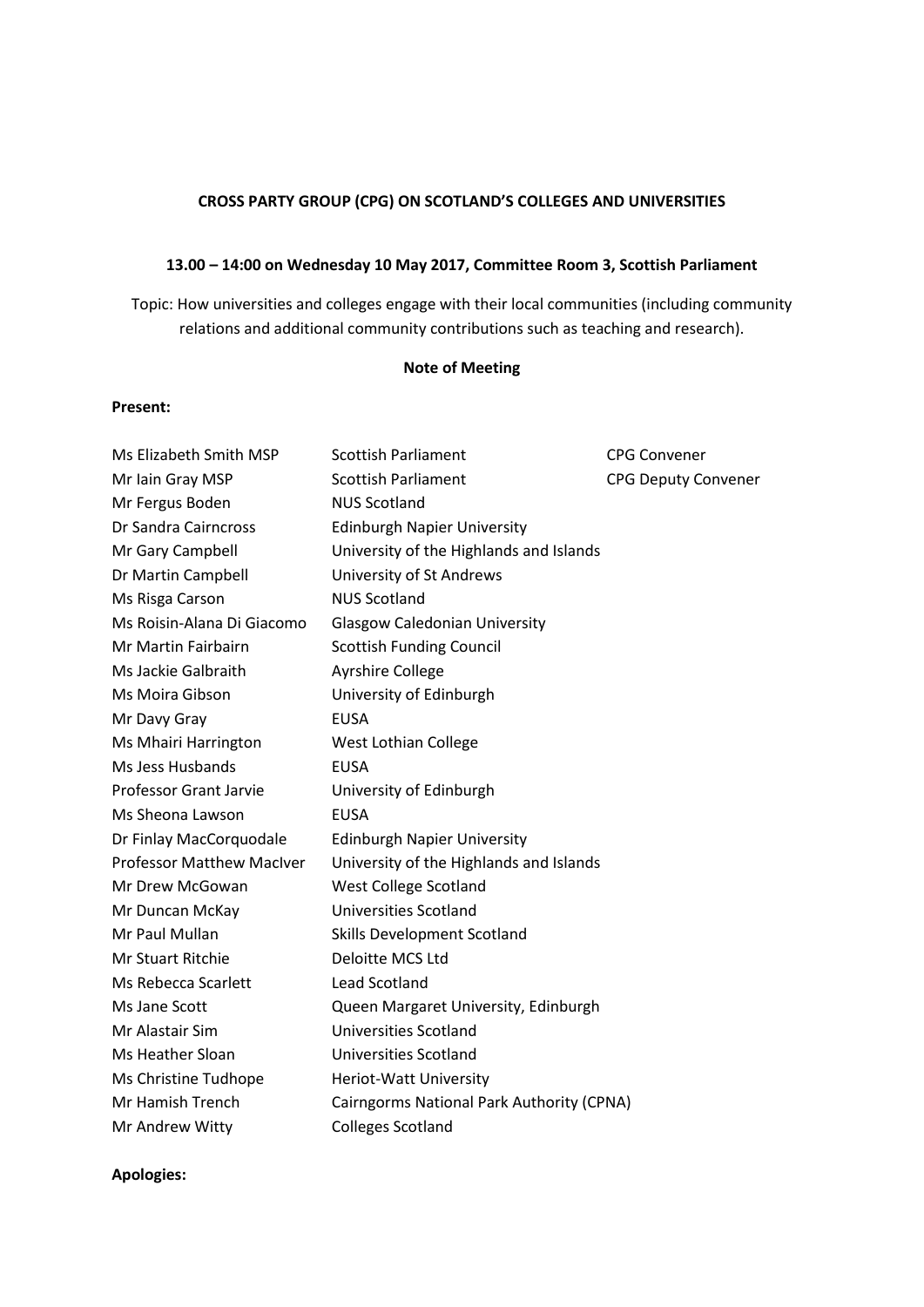| Mr Peter Aitchison               | University of Glasgow           |
|----------------------------------|---------------------------------|
| Ms Jennifer Jamieson Ball        | Heriot-Watt University          |
| Ms Joanne Buchan                 | <b>Colleges Scotland</b>        |
| Ms Anne Keenan                   | EIS                             |
| Professor Karl Leydecker         | University of Dundee            |
| Ms Susannah Lane                 | Universities Scotland           |
| Mr Paul Little                   | City of Glasgow College         |
| Dr Judith McClure                | <b>SCEN</b>                     |
| Professor Peter McGeorge         | University of Aberdeen          |
| Mr Martyn Spence                 | Heriot-Watt University          |
| Mr Kenny Stewart                 | The Open University in Scotland |
| <b>Professor Charlie Jeffery</b> | University of Edinburgh         |

# **1. Welcome and introduction from the Convener**

The Convener, Ms Liz Smith MSP, welcomed everyone to the fourth meeting of the CPG on Colleges and Universities in session 5 of the Scottish Parliament, on the topic of: *How universities and colleges engage with their local communities (including community relations and additional community contributions such as teaching and research)*.

Ms Smith welcomed the speakers:-

- Mr Gary Campbell, Key Account Director, the University of the Highlands and Islands (UHI).
- Mr Hamish Trench, Director of Conservation and Visitor Experience, Cairngorms National Park Authority (CNPA).
- Ms Jackie Galbraith, Vice Principal of Strategy, Planning and Performance, Ayrshire College.
- Ms Moira Gibson, Head of External Affairs, University of Edinburgh.
- Ms Mhairi Harrington, Principal & Chief Executive, West Lothian College.

Ms Smith thanked the University of Edinburgh for sponsoring the lunch for the meeting.

### **2. Apologies**

Apologies were noted.

### **3. Approval of the minutes from 8 March 2017 meeting**

Members approved the minutes of the meeting.

**4. Introduction to topic:** *How universities and colleges engage with their local communities (including community relations and additional community contributions such as teaching and research).*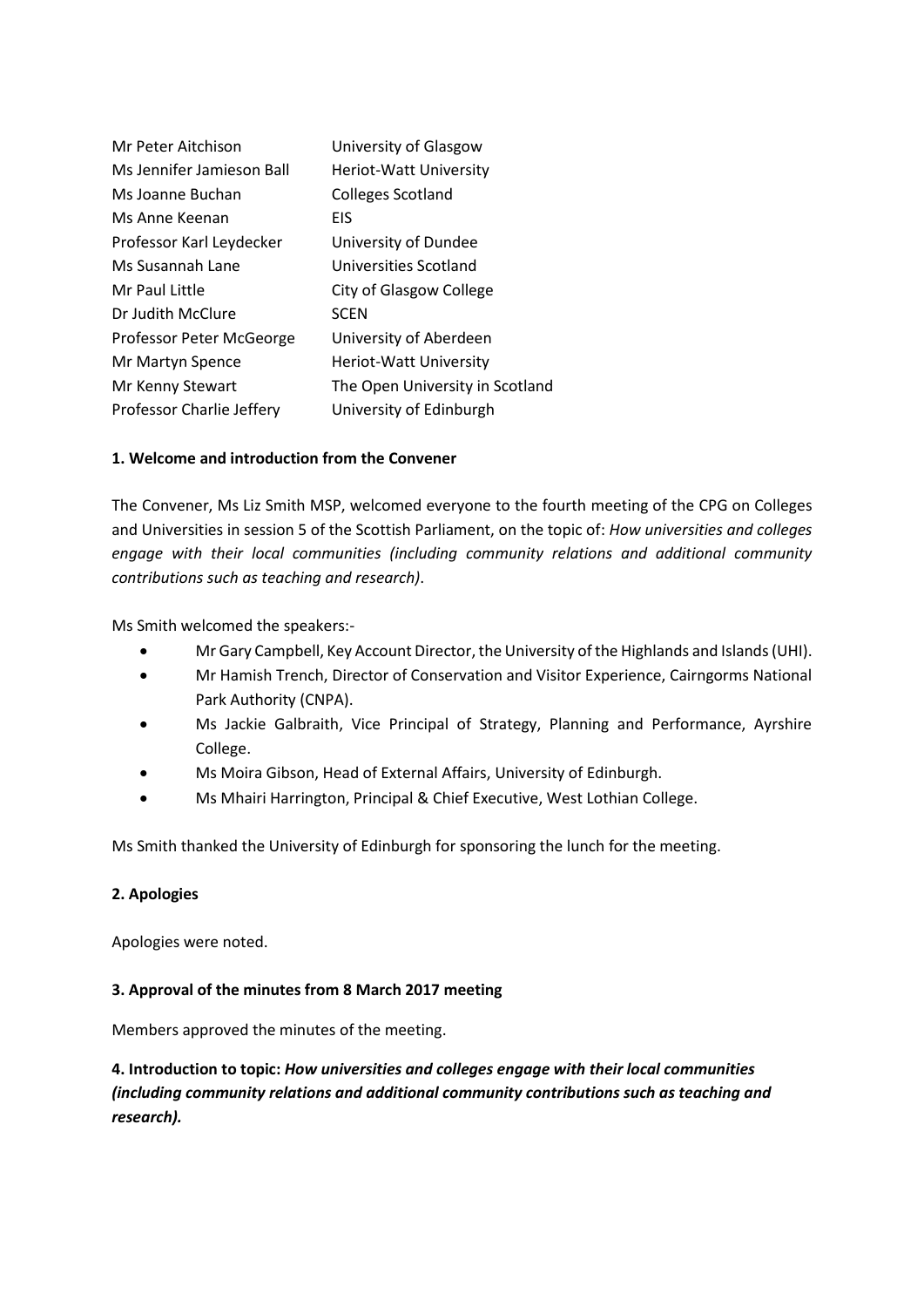Introducing the topic, the Convener commented that an issue that is often forgotten is that institutions are part of communities, and they are an important way of developing relationships with their local communities. Ms Smith then invited the speakers to make their presentations.

# **Mr Gary Campbell, Key Account Director, The University of the Highlands and Islands and Mr Hamish Trench, Director of Conservation and Visitor Experience, Cairngorms National Park Authority**

Mr Campbell informed members about the Memorandum of Understanding (MoU) signed on 9 March 2017 between the University of the Highlands and Islands (UHI) and Cairngorms National Park Authority (CNPA ), an agreement, in a key sector, to work together to benefit communities and businesses in the park and its surrounding area. The MoU is one of eight signed by UHI, a tertiary organisation, around areas of collaboration including research and student learning.

The group heard about areas of research collaboration including studies on rivers running low and Orkney College looking at the environmental impact; the A9 dualling programme and its economic impact; upland flood elevation; game-keeping and new ideas for recreation and tourism.

Mr Campbell also discussed:- the opportunities for approved business cases arising from funding from the Inverness and Highland City-Region to allow UHI University of the Highlands and Islands School of Health, Social Care and Life Sciences to progress their plans, and to deliver economic growth through collaborative and commercial research; developing course at Glenmore Lodge (Scotland's National Outdoor Training Centre).

In closing, Mr Campbell said that UHI doesn't yet know the economic impact of the MoU, however for every £1 of public investment, UHI delivers £4 back. The partnership give a single point of contact and the ability to connect up.

Mr Trench explained that the national park covers an area of 4,5000 km, is home to 18,000 residents and has a tourism economy. The partnership offers a number of connections and areas of research collaboration, with areas of the university's research being relevant to the work of the CNP. The CNP in turn provides a learning resource for students at UHI. It also provides a single point of contact so access to research or the needs of student learning provision can be fed back.

The CNP is a designated area of conservation and the Centre for Mountain Studies (part of UHI) is located in the CNP.

Mr Trench commented that the MoU provides a formal recognition, of the worth of staff in both institutions, and also in helping to bring in other partners. He closed by stating that the economic impact of the partnership would be an asset for the region.

# **Ms Jackie Galbraith, Vice Principal of Strategy, Planning and Performance, Ayrshire College**

Ms Galbraith informed members that Ayrshire College sees challenges every day. It identifies itself as a college of vision, of increasing opportunities for students and business, and does critical work within the community to ensure it is healthy, safe and skilled. The college has a culture of engagement at all levels, and supporting the community is built into course curricula. e.g.

Sports volunteering helps build capacity of communities and having empathy with people.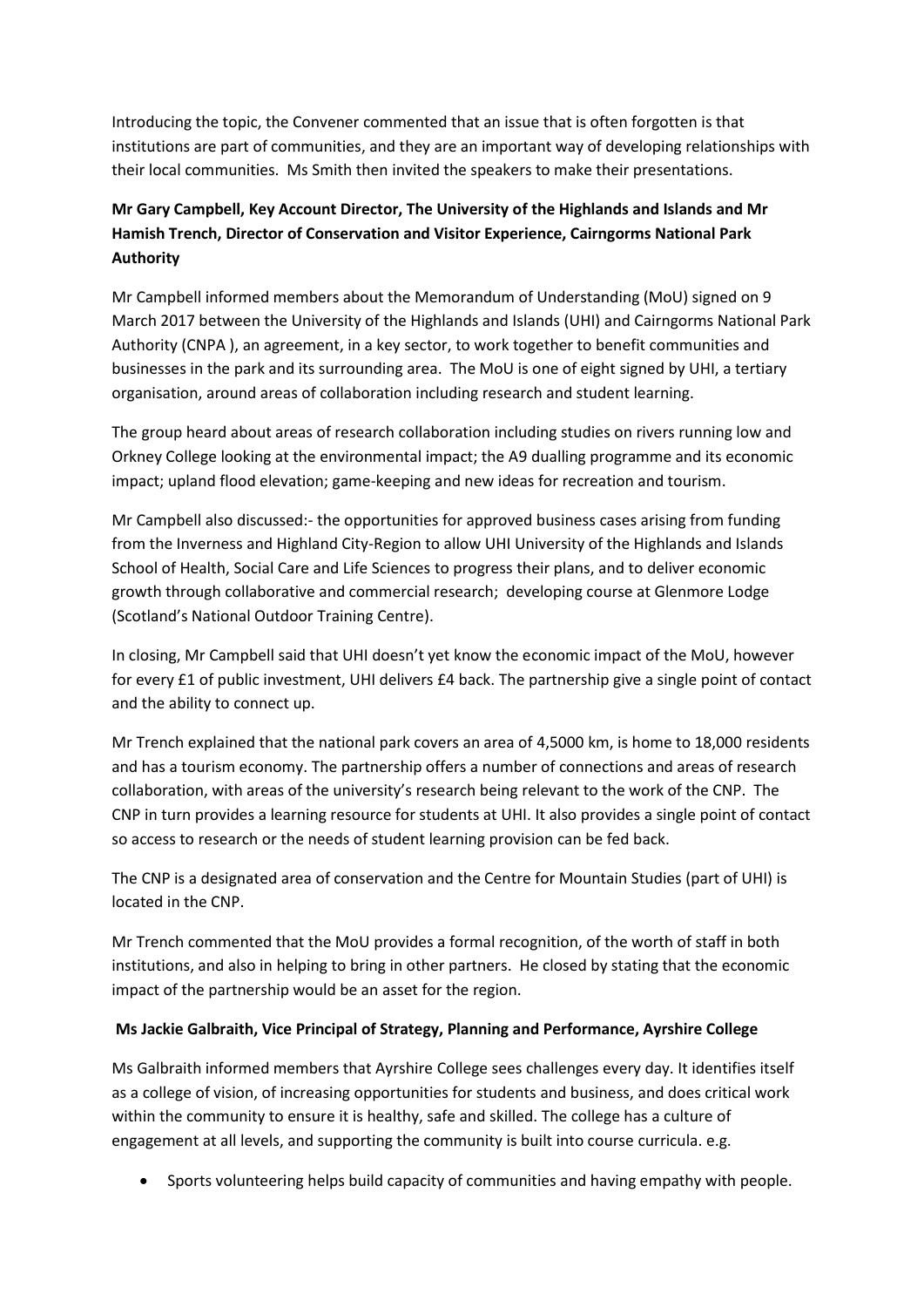- Mental Health Awareness Week during Mental Health Awareness week students out on streets to raise awareness as part of care course. A full time Mental Health Officer also helps 'signpost' people to mental health care.
- Safety courses for prisoners are run to help them integrate back into society
- Broader areas of safety e.g. raising awareness of knives, looking out for signs of domestic abuse e.g. students of hairdressing are trained to look out for signs of domestic abuse.
- Working and skills for communities 'Skills for Life' training programmes. In partnership with North Ayrshire Council and third sector partners the College has recruited 27 student who are lone parents and supports them into work by providing them with the confidence and necessary skills required for the workplace.

Ms Galbraith explained that the key thing is that colleges are critical to achieving raised aspirations; critical to re-engagement in the workforce. Members were informed that 50 % of P1 pupils from the most deprived areas start school with the skills of a two year old. It is therefore critical that colleges invest in core and employability skills.

# **Ms Moira Gibson, Head of External Affairs, University of Edinburgh**

Introducing her presentation, "The University in the community" which centred on enhancing the University's engagement with its communities, Ms Gibson commented that the University of Edinburgh is a different institution with a different set of challenges. It is a 'global' university and has five campuses spread out across the city. The University works with communities for variety of reasons including: - as a social responsibility; as part of the University's mission; the location of its campuses means the University is 'embedded' in the city; it is in both the city-region as well as the University's interest. The University can enhance the wealth and opportunities in the city and region. Half of the University's undergraduates want to come to live in Edinburgh, not only because of the top university by because they want to live in a prosperous and safe city.

The group heard how the University enhances the wealth, health, culture and international diversity of the city including: - providing for Scotland £2bn GVA; supporting 31,000 jobs; and is the 3rd largest employer in Edinburgh. The University also provides free legal advice and vet clinics; works with schools; and delivers lectures.

In questioning if the University could do more, Ms Gibson pointed out that following a survey of perceptions, 90% believe the university is an asset to the city but 66% are unsure what the university does and few had been on the website. One of the challenges the University acknowledged included the need to work harder to harness relationships. They developed a Community Engagement Strategy in order to strengthen and sustain relationships of trust, provide more opportunities to interact with communities and listen to what they want. Ways in which the University contributes locally to the community include: recycling iPads and teaching the elderly how to use them, students and society volunteering, 'Dirty Weekenders' a conservation scheme; befriending the elderly; and the £6.5m investment in the St Cecilia's Concert Hall and Museum opening imminently.

### **Ms Mhairi Harrington, Principal & Chief Executive, West Lothian College**

Ms Harrington's presentation focussed on the three key priorities of the College:-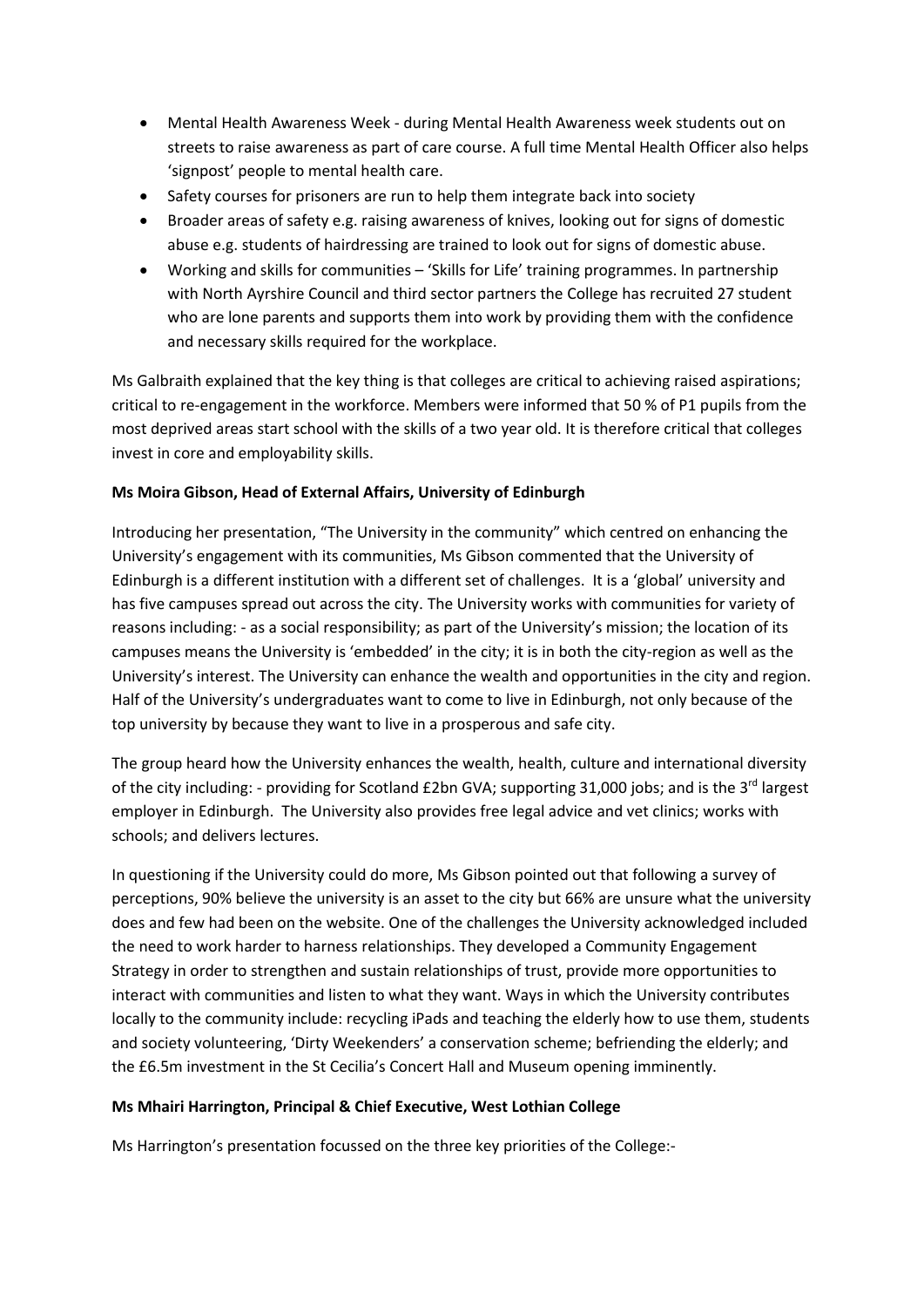- 1. **Developing a skilled workforce for the economy and the community of West Lothian**. Ms Harrington commented that although colleges have core similarities there are different needs in areas e.g. West Lothian has one local authority and one regional college; it is an area of relatively high level employment but a low economy; and Murieston has the highest disposal income. As a college the overriding mission is driving up skills in the work place and community and developing a skilled workforce for the economy is a priority as the community that has to bounce back e.g. the area used to have the company Motorola and has lost three main companies with high value jobs in retail.
- 2. **Supporting the wider community**. An example of how the College is at the heart of supporting the wider community is through an employability partnership 'Project Search'. This business-led programme prepares students with learning needs for integrated employment. Members were informed that as part of this partnership, Jabil Livingston worked with eight West Lothian College students, who have learning disabilities, to provide them with an opportunity to gain on site work experience with the aim of getting them into sustained, quality employment at the end of the programme. A further example cited was "Food in Later Life" (FILL) research which provide a perspective on how the preparation of food and eating should change over the years to accommodate changes in nutritional needs and living styles.
- 3. **Being a vibrant business in their community**. Ms Harrington stated that colleges are all vibrant businesses in their own right. West Lothian College is a large, local employer, employing 350 staff, and is a member of the Chamber of Commerce; its 6000 students are also local customers, volunteers, staff and citizens. The College sits in the heart of Livingston – the College location is an important factor as it contributes to localities and the town centre.

### **5. Discussion and questions**

The Convener thanked the speakers for their interesting presentations and opened the floor for questions.

**Understanding what institutions do**: In reply to a question put by the Convener on whether people don't understand what colleges and universities do, Ms Gibson commented that her institution operates its own local part of the city, so will pilot projects locally e.g. in Dumbiedykes. There was a need to do more and listen to what will help the people in the area i.e. the institution wants to do more with, rather than for, the area.

Ms Galbraith highlighted successful local and sustained campaigning in regional press around for example, what students, colleges and universities do to help people in the community.

**Failures/lessons to learn:** Mr Gray asked if there was an example of what had failed and any lessons to learn. Mr Campbell cited a 'communications' example whereby Inverness College had promoted that it was moving location to a new campus, which would also provide a base for UHI. Unclear communications promoted it as a new university and new opportunity, which had the knock-on effect of people thinking that the college had closed.

Mr Fairbairn informed members that when he worked at Stevenson College it was difficult to engage with the Wester Hailes area. However when the college established a new centre in that area it